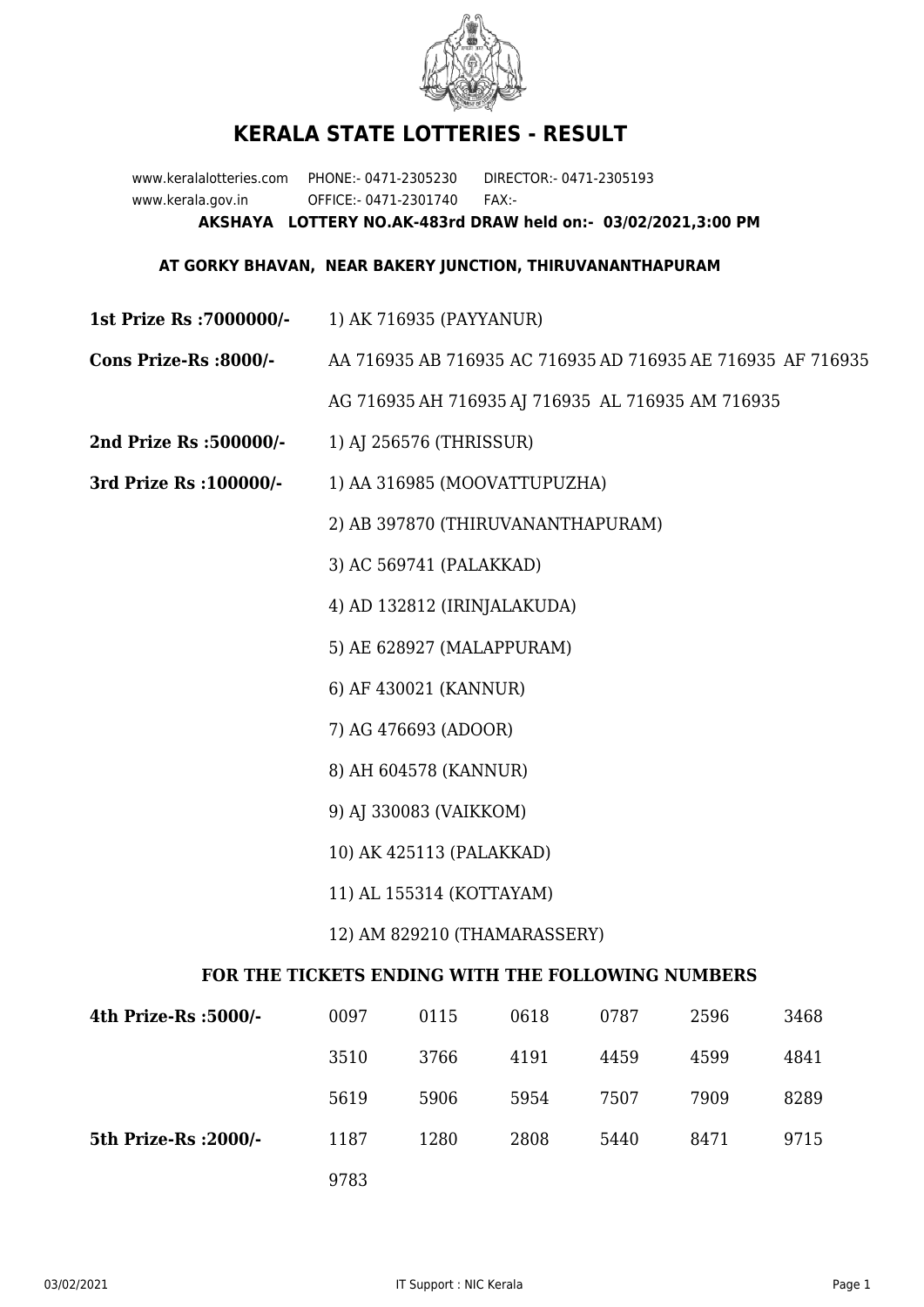| 6th Prize-Rs : 1000/- | 0127 | 0401 | 1016 | 1747 | 1889 | 2314 |
|-----------------------|------|------|------|------|------|------|
|                       | 2768 | 3275 | 3449 | 3847 | 3932 | 4442 |
|                       | 4445 | 5523 | 5890 | 5991 | 6075 | 7701 |
|                       | 7710 | 7810 | 7978 | 8374 | 8488 | 8930 |
|                       | 9775 | 9960 |      |      |      |      |
| 7th Prize-Rs :500/-   | 0023 | 0165 | 0301 | 0312 | 0667 | 0707 |
|                       | 0768 | 1027 | 1411 | 1442 | 1537 | 1727 |
|                       | 1907 | 2012 | 2255 | 2399 | 2452 | 2476 |
|                       | 2534 | 2577 | 2581 | 2654 | 2698 | 2776 |
|                       | 2784 | 2858 | 3122 | 4062 | 4082 | 4117 |
|                       | 4311 | 4390 | 4424 | 4596 | 4975 | 5094 |
|                       | 5113 | 5131 | 5236 | 5362 | 5502 | 6381 |
|                       | 6444 | 6613 | 6841 | 7111 | 7490 | 7682 |
|                       | 7690 | 7843 | 7896 | 7954 | 7989 | 8055 |
|                       | 8317 | 8479 | 8495 | 8740 | 9205 | 9581 |
|                       | 9599 | 9646 | 9670 | 9864 |      |      |
| 8th Prize-Rs : 100/-  | 0060 | 0099 | 0241 | 0506 | 0527 | 0616 |
|                       | 0664 | 0691 | 0790 | 0861 | 1035 | 1078 |
|                       | 1085 | 1146 | 1169 | 1263 | 1274 | 1288 |
|                       | 1348 | 1366 | 1451 | 1467 | 1532 | 1550 |
|                       | 1739 | 1782 | 1840 | 1937 | 1998 | 2038 |
|                       | 2103 | 2298 | 2470 | 2519 | 2566 | 2580 |
|                       | 2655 | 2699 | 2705 | 2770 | 2899 | 2933 |
|                       | 2961 | 2968 | 3056 | 3082 | 3218 | 3378 |
|                       | 3418 | 3440 | 3695 | 4264 | 4303 | 4342 |
|                       | 4396 | 4600 | 4608 | 4653 | 4899 | 5065 |
|                       | 5079 | 5216 | 5503 | 5529 | 5821 | 5865 |
|                       | 5949 | 5999 | 6054 | 6193 | 6279 | 6428 |
|                       | 6464 | 6508 | 6585 | 6610 | 6649 | 6685 |